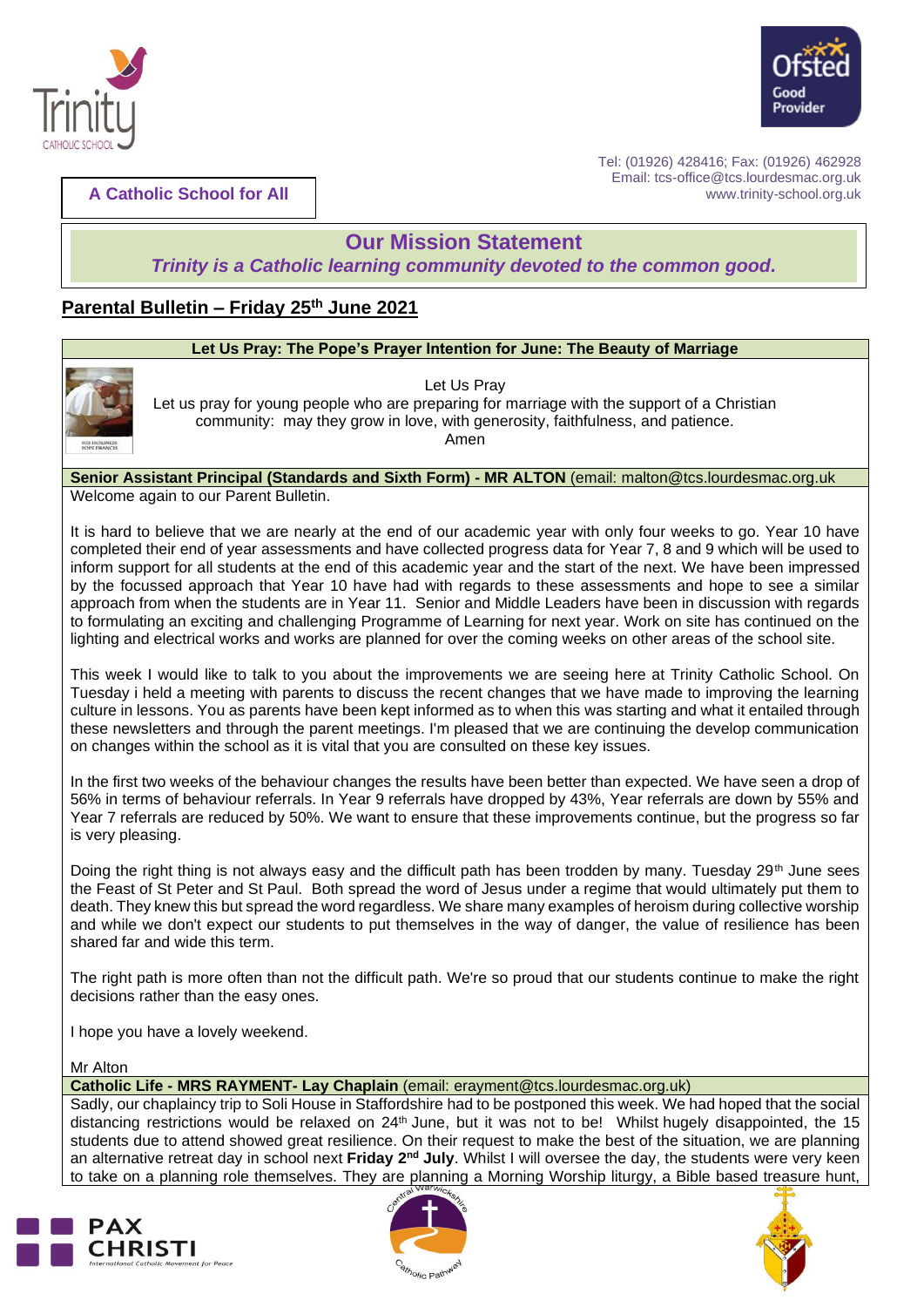parachute games, team sports and after a picnic lunch together we will be snuggling down with popcorn and snacks to watch an episode of 'The [Chosen',](https://watch.angelstudios.com/thechosen) the new TV series having a big impact on Christians around the world as it beautifully retells the events of the Bible, really bringing them to life. Students should come to the Chapel and register there at 9am. They may wear their own clothes as long as they are appropriate.

As you know, our red tutor group patron is Blessed Carlos Acutis. I would like to advertise with you a lovely event that has travelled around the world but which will be displayed in **St Joseph's Catholic Church in Newtown Road, Malvern**, which is just down the road from us! The Church will be exhibiting the Eucharistic miracles researched by Blessed Carlo Acutis over the weekend of **25th to 27th June**. All are welcome to attend. To read more about his extraordinary life visit: <https://www.birminghamdiocese.org.uk/news/miracles-come-to-malvern>

Congratulations to our tutor groups for the lovely prayer spaces in classrooms. Such a super effort! Many congratulations go to 7 Yellow who were chosen as our winners and received a pizza party yesterday with cookies too. Runners up 7 Green, 8 Green, 9 Green, 10 Red have received boxes of chocolates from Mr Foley.

Don't forget to bring in your foodbank donations on Monday 28<sup>th</sup> June, we will be celebrating the Vigil Mass of St Peter and St Paul. Catholic life reps and Chaplaincy team, along with our musicians, readers and altar servers will take the donations with them when they go down to St Peter the Apostle Church, Leamington for Mass. All donations will be gifted to the local branch of the St Vincent De Paul Society (SVP) which will distribute to those in need of support in the local community.

Have a lovely weekend.

Blessings as always Emma

#### **Assistant Principal – MRS HAYDEN (email: dhayden@tcs.lourdesmac.org.uk)**

It's been another busy week for transition. On Thursday morning, in conjunction with The Mathematical Association Year 3 students from our feeder primary schools were invited to take part in the My First Maths Challenge. To add an extra sense of competition there was a Trinity trophy at stake for the highest scoring feeder primary school team. Congratulations to the team from Brookhurst Primary School who are the first winners of the Trinity Mathematical Challenge Trophy.



On Tuesday next week, we are hosting our virtually Trinity Spelling Bee for our feeder primary schools where another trophy will be at stake for the winning team.

**Inclusion Manager and Deputy Safeguarding Lead - MISS CROSSMAN** (email: lcrossman@tcs.lourdesmac.org.uk) **Living Life to the Full (LLTTF)**

LLTTF is an online cognitive behavioural therapy site which provides free resources and courses to help manage mental health and wellbeing.

Living Life to the Full | helping you help yourself [\(llttf.com\)](https://llttf.com/)

The Kaleidoscope Plus Group has launched a Warwickshire support group for parents and carers supporting young people who self-harm.

The free service aims to:

- Bring together people looking after a young person who self-harms, and support each other in an informal setting.
- Provide a safe space where individuals feel understood and supported.
- Support parents understanding and supporting their child.
- Offer support, self-care and signposting information.

For further details email [SPPARK@Kaleidoscopeplus.org.uk](mailto:SPPARK@Kaleidoscopeplus.org.uk) or call 07970 040016. **Word of the Week – Week Beginning: 28th June 2021**



*Week beginning: 28th June 2021 The Word of the Week is:* **Uni– One** (Latin word root)





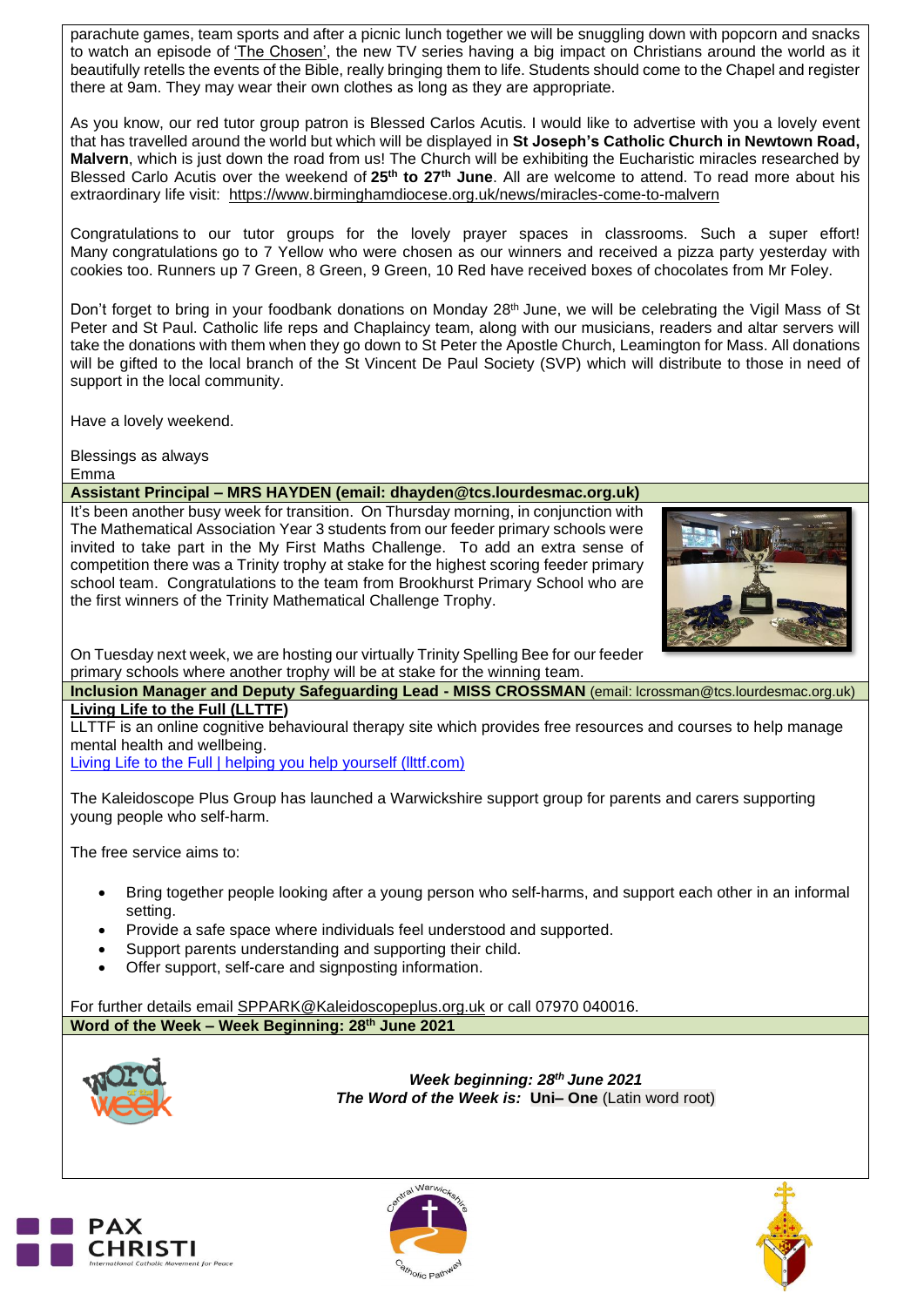| <b>Trinity Social Media Channels</b>                                                                                                                                                                                                                                                                                                                                                                     |  |  |
|----------------------------------------------------------------------------------------------------------------------------------------------------------------------------------------------------------------------------------------------------------------------------------------------------------------------------------------------------------------------------------------------------------|--|--|
| We use our social media channels to promote student achievements, subject information and generic educational<br>information. You can find these by searching:                                                                                                                                                                                                                                           |  |  |
| @trinitycathschool                                                                                                                                                                                                                                                                                                                                                                                       |  |  |
| @CatholicTrinity                                                                                                                                                                                                                                                                                                                                                                                         |  |  |
| tcs_leamington                                                                                                                                                                                                                                                                                                                                                                                           |  |  |
| $\blacktriangleright$ YouTube $^\text{\tiny GB}$<br>@CatholicTrinity                                                                                                                                                                                                                                                                                                                                     |  |  |
| <b>Free School Meals Information</b>                                                                                                                                                                                                                                                                                                                                                                     |  |  |
| <b>Free School Meals</b>                                                                                                                                                                                                                                                                                                                                                                                 |  |  |
| To check eligibility for Free School Meals:                                                                                                                                                                                                                                                                                                                                                              |  |  |
| https://www.warwickshire.gov.uk/education-learning/apply-free-school-meals                                                                                                                                                                                                                                                                                                                               |  |  |
| Please check any emails sent by Mr Marr about Free School Meals and contact reception to update any contact                                                                                                                                                                                                                                                                                              |  |  |
| numbers or email addresses.                                                                                                                                                                                                                                                                                                                                                                              |  |  |
| Key Dates: 19th April to 21st July 2021 (Summer Term)                                                                                                                                                                                                                                                                                                                                                    |  |  |
| Duke of Edinburgh - Year 9 and Year 10 - Wednesday 30th June 2021<br>$\bullet$                                                                                                                                                                                                                                                                                                                           |  |  |
| Revised Date: PSHE&C Day: Thursday 1st July 2021<br>$\bullet$                                                                                                                                                                                                                                                                                                                                            |  |  |
| Year 11 Prom: Tuesday 20 <sup>th</sup> July 2021 - Chesford Grange Hotel<br>$\bullet$                                                                                                                                                                                                                                                                                                                    |  |  |
| End of Term: Wednesday 21st July 2021                                                                                                                                                                                                                                                                                                                                                                    |  |  |
| <b>Friends of Trinity</b>                                                                                                                                                                                                                                                                                                                                                                                |  |  |
| <b>Dear Parents/Carers</b>                                                                                                                                                                                                                                                                                                                                                                               |  |  |
| Friends of Trinity would like to offer second-hand uniform for sale via The Friends of Trinity Facebook Page over the<br>summer. If anyone has any unwanted uniform we will be collecting donations outside the front of school on the<br>morning of Friday 9th July, or alternatively please email our Chair, Liz Burley (elizabethjburley@gmail.com) if you<br>have uniform to donate after this date. |  |  |
| Many thanks for your support.<br><b>Friends of Trinity</b>                                                                                                                                                                                                                                                                                                                                               |  |  |
| Attendance Reporting - Attendance Manager - MRS LYTWYNIW (email: plytwyniw@tcs.lourdesmac.org.uk)                                                                                                                                                                                                                                                                                                        |  |  |
| <b>Reporting Student Absence (Illness/Medical and Other)</b>                                                                                                                                                                                                                                                                                                                                             |  |  |
| A reminder to all parents/carers you are required to notify the school of all student absences (Year 7 to Year 12).<br>This should be done by either:                                                                                                                                                                                                                                                    |  |  |
| using your Edulink account or                                                                                                                                                                                                                                                                                                                                                                            |  |  |
| leaving a telephone message on the Student Absence Line - 01926 462929 stating:<br>$\bullet$                                                                                                                                                                                                                                                                                                             |  |  |
| your name<br>$\circ$<br>child's name<br>$\Omega$                                                                                                                                                                                                                                                                                                                                                         |  |  |
| form group                                                                                                                                                                                                                                                                                                                                                                                               |  |  |
| $\circ$<br>reason for absence<br>$\Omega$                                                                                                                                                                                                                                                                                                                                                                |  |  |
|                                                                                                                                                                                                                                                                                                                                                                                                          |  |  |
| If your child is absent for several days, it is important to report the absence every day that they are off school. Medical<br>evidence may be requested for absences. In the event that we need to contact you, please check that<br>your Edulink account contact details are correct and up to date.                                                                                                   |  |  |
| <b>Job Vacancies</b>                                                                                                                                                                                                                                                                                                                                                                                     |  |  |
| Trinity Catholic School/Our Lady of Lourdes MAC/Holy Family Catholic MAC                                                                                                                                                                                                                                                                                                                                 |  |  |
| For job vacancies at Trinity Catholic School, please click on link below:<br>Trinity Catholic School - Current Vacancies (trinity-school.org.uk)                                                                                                                                                                                                                                                         |  |  |
| For job vacancies within Our Lady of Lourdes MAC, please click on the link:<br><b>Our Lady of Lourdes</b><br>Catholic Multi-Academy<br>https://www.lourdesmac.org.uk/vacancies                                                                                                                                                                                                                           |  |  |
| For job vacancies within Holy Family MAC, please click on the link below:<br>http://www.holyfamilycatholicmac.org/                                                                                                                                                                                                                                                                                       |  |  |
|                                                                                                                                                                                                                                                                                                                                                                                                          |  |  |





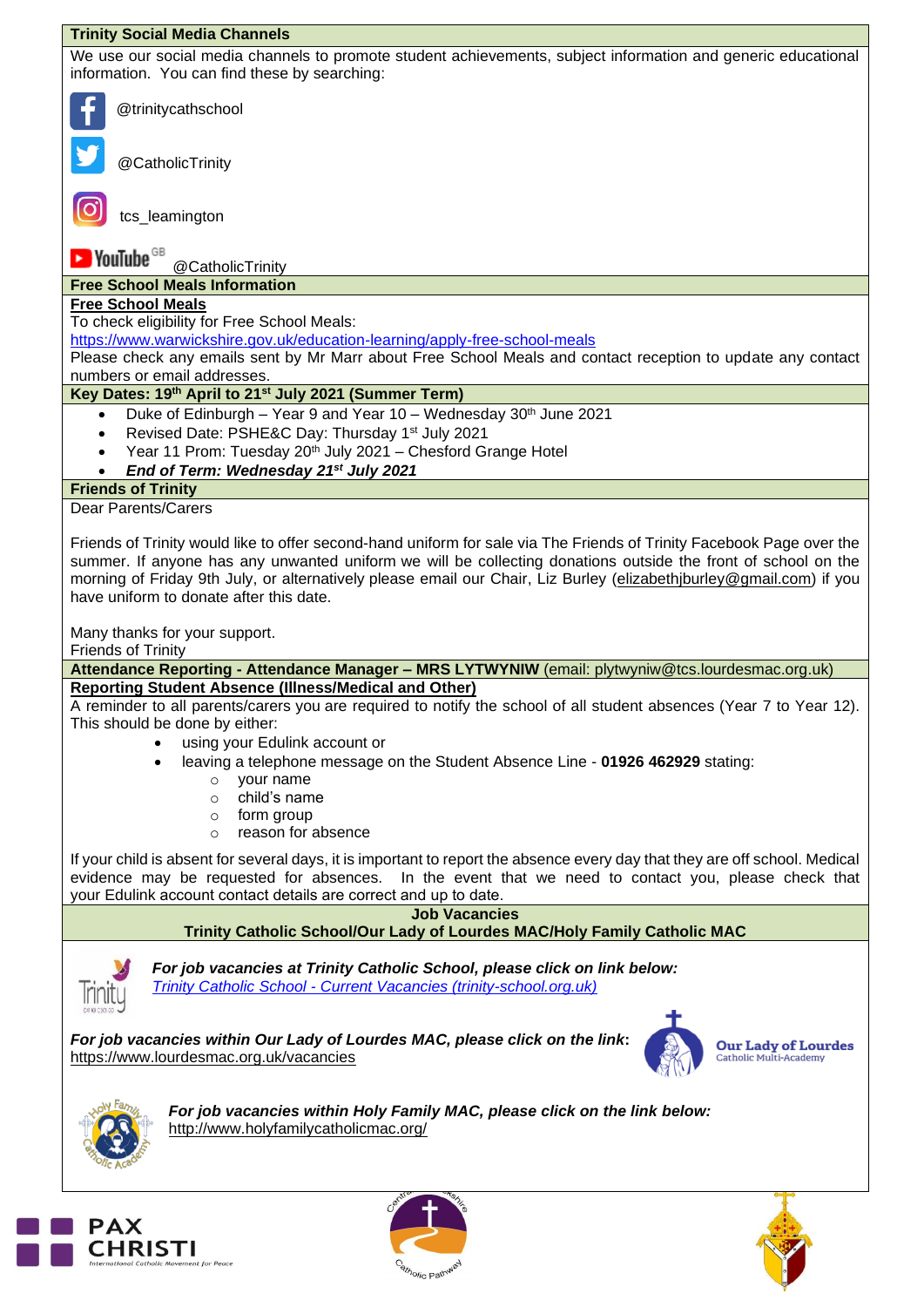#### **Uniform and Standards and Attendance - MR MARR** (email: smarr@tcs.lourdesmac.org.uk)

#### **Uniform and Standards**

A reminder that all students should be registering at 08:55am each morning in their respective form groups. Tutors will register, conduct a uniform check, and ensure they are fully equipped for the day. Whilst they are in the minority, we do have the odd student who arrives to school without the correct equipment to learn.

I have included the link to the uniform policy, but the main points are listed below:

· No hoodies are to be worn on the school site

- · Outside jackets are to be removed before entering the school building
- · Uniform to be correct in line with our uniform policy

· Students must have the correct equipment for learning (pencil case with blue/black pen, a multi colour pen for peer/self-assessment, pencil, rubber, glue stick and ruler). Some subjects will require specialist equipment such as a calculator<https://www.trinity-school.org.uk/page/?title=School+Uniform&pid=33>

If you would like further information or support with uniform or equipment, please contact your child's Form Tutor or Head of Year.

#### **Attendance**

Our students have made an excellent return school and I am so please that they are back learning with their peers. I do have concerns with how the media are emphasising how behind young people are behind and this will no doubt create anxiety and stress amongst students, parents and teachers. Every tutor group in the school was given this message "you are starting back in exactly the same position as every young person in the country and across the world". Therefore, we are all at the same starting point.

The government is, quite rightly, pushing on attendance and whilst we are continuing to report all our absence to the local authority and Department for Education (DfE) there is going to be more scrutiny around improving attendance in schools. There is often a misconception with attendance especially if a student is attending 90% of the time, then that is okay. The government classes 90% as persistent absence and schools must have a plan to address any student who is below 90% or is in danger of failing into that category. The national average for schools currently is 94.5%, but most schools will expect attendance to be no lower than 96%.

The rationale behind having high attendance is that students have more opportunity to experience high quality teaching in the classroom and to achieve their goals. The DfE report that attendance is intrinsically linked to achievement and wellbeing. If students achieve, from an achievement and social and emotional wellbeing point of view they will ultimately have more opportunities open to them when they leave school. One of the main reasons we become teachers is to see children grow, be happy, achieve and have more opportunities later in life.

Each child is important to us and we want to ensure they are happy and enjoying school. If your child has any concerns or questions the school must be informed, as soon as possible. Your child's form tutor should be the first point of call, then their Head of Year and then the lead for pastoral care. Our attendance team are well equipped to support students and parents whenever help is needed.

Whilst we must drive attendance forward, we do appreciate that exceptional circumstances will play a part at some point through a child's life. If your child is absent, please report any absence to our Attendance Officer each morning.

| <b>Attendance</b><br>Percentage | Days missed over<br>a school year |
|---------------------------------|-----------------------------------|
|                                 |                                   |
| 95%                             | 10 days                           |
| 90%                             | 20 days                           |
| 85%                             | 30 days                           |
| 80%                             | 40 days                           |





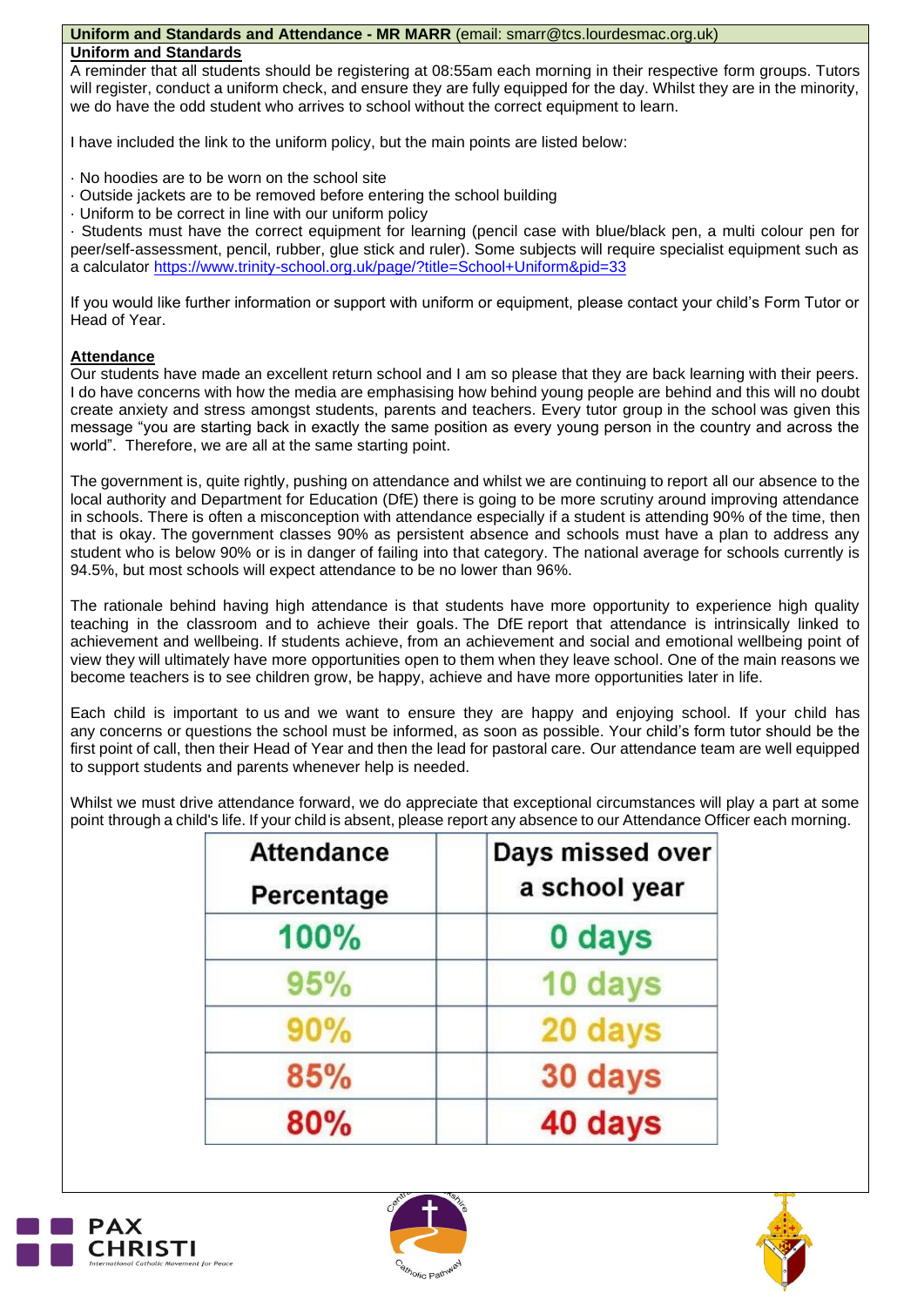#### **COVID-19 Lateral Flow Testing - MR MARR** (email: [smarr@tcs.lourdesmac.org.uk\)](mailto:smarr@tcs.lourdesmac.org.uk)

We will be sending reminder messages, twice each week about testing for Coronavirus. To maintain consistency, please can this test be carried out on a Sunday morning and Wednesday evening. The test should be logged via the NHS website, and you only inform Trinity if your child's test is positive. Testing kits will continue to be distributed via reception, however if you need an additional kit, please contact reception directly.

Please see the original message sent out last week:

Thank you for continuing to record your child's lateral flow test via the NHS website. If you have not registered, please can you do so to help monitor the spread of Coronavirus and to ensure we have enough new testing packs delivered to the school. Testing should take place twice each week with a space of 3-5 days between each test. When reporting the result Trinity's post code must be linked to the record. Please note that you cannot report a result after more than 24 hours and you can only report one result at a time.

Before reporting the result, you will need:

- The barcode on the test strip or the ID number printed under it (the test strip is the part of the kit that shows your result).
- A mobile phone number so we can text you to confirm we've got your result.
- An email address to register.

How to report a COVID-19 rapid lateral flow test result, please follow the link below:

<https://www.gov.uk/report-covid19-result>

Once on the website, click 'start now' and register (this will take a couple of minutes and save time later). When recording your child's result, you will need to click on 'they took the test for school' and then type in the Trinity's post code CV32 6NB.

You can also report by phone:

You can also report your test result by calling the phone number in your test kit's instructions. If you have a problem with your test kit call 119 or report the problem online.

For any further advice, please refer to the documents we sent out at the start of the testing process, or follow the link below:

<https://www.gov.uk/government/publications/instructions-for-covid-19-self-test>

## Who are you reporting a result for?



Continue

## Would you like to sign in or create an account to save vour details?

 $\left( \bullet \right)$  Sign in or create an account

We'll save your details each time you report a test result. Creating an account only takes 2 minutes and you'll save 5 minutes when reporting each test result.

Continue without an account

Your details won't be saved for future tests and all information will have to be re-entered.

You will need your email address and mobile easily accessible to confirm registration.

During the registration and reporting process, you will need to click on the educational setting (school) and follow the next few steps. When recording the result, you will need the test kit barcode to record the results.





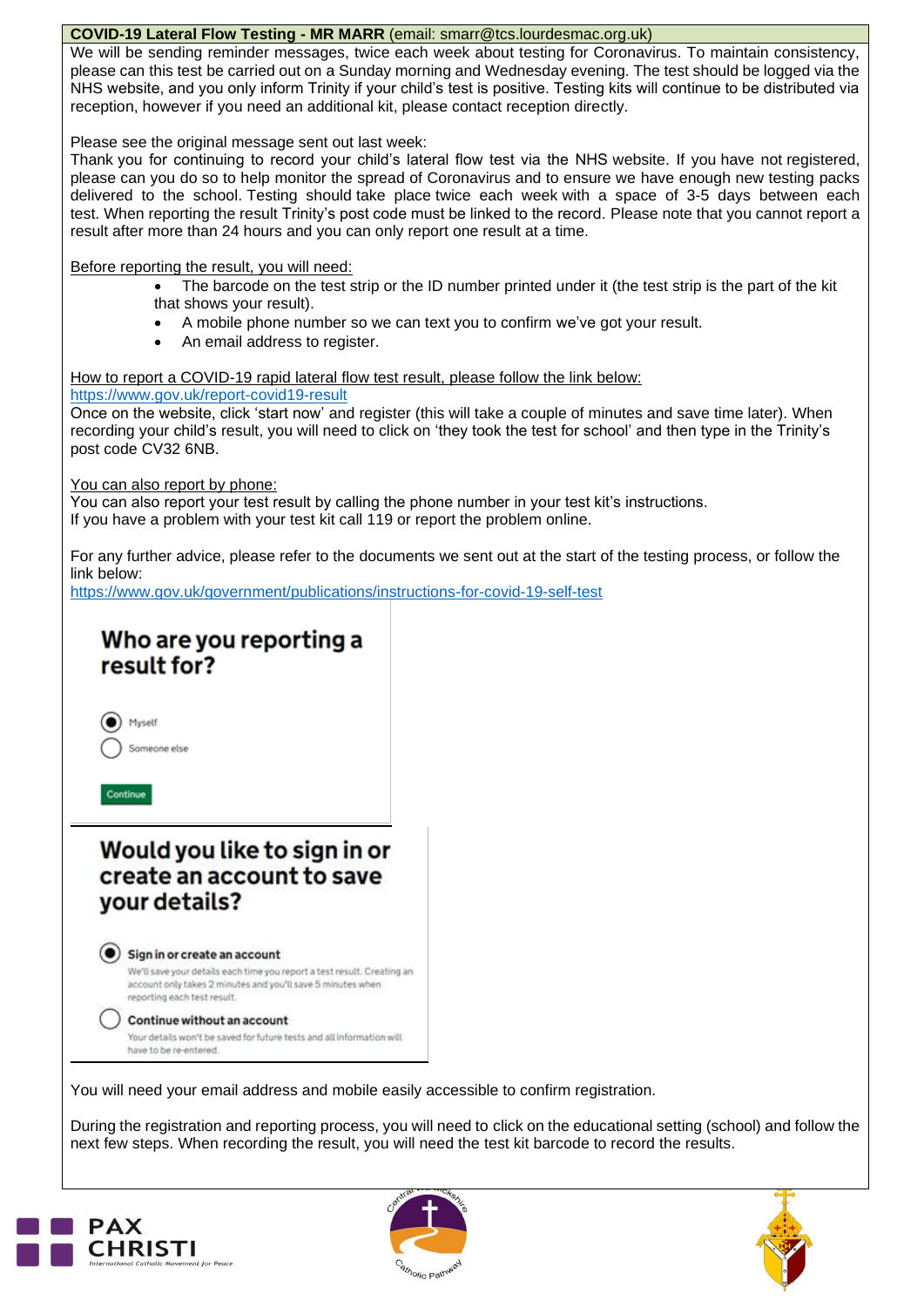#### **News from the Music Department – MRS HEWITT JACKSON** (email: jhewitt@tcs.lourdesmac.org.uk)



We are pleased to announce that Trinity choir is participating in the schools choir for 'Art in the Park' on 7<sup>th</sup> August at 9.45am. All schools will sing 'Count on Me' by Bruno Mars and will sign using Makaton. Rehearsals will start in school and letters sent home this week.

We are also re-establishing our school orchestra, so if you used to play it no longer have lessons, dust your instrument and make yourself known to Mrs Hewitt Jackson. If you have any old instruments at home which are no longer use and you would be willing to donate them so another student can learn to play- please get in touch!

Pop Icons is postponed until September 2021.

#### **Head of Year 7 - MR DEMPSEY** (email: [pdempsey@tcs.lourdesmac.org.uk](mailto:pdempsey@tcs.lourdesmac.org.uk)

We have had a chance to come together for a liturgy in the Theatre and I was very impressed with the reverence and engagement of the year group. They demonstrated their thoughtful and compassionate nature throughout. Part of the liturgy focussed on Corinthians 13:4-7 which you may recognise as it is so popular at weddings. The liturgy looked at the work of the St Vincent De Paul charity and how it works for the common good.

We then linked this to our school charity and asked the students to donate to a collection of food and/or a charitable donation for the Society in helping the vulnerable and homeless in the Leamington district.

Next Thursday we will have our third PSHE day of the year. The topics covered will include Diversity, Mental Health wellbeing, Identity, and autobiography. The SRE component will be delivered by myself to the whole year group using the **Ten Ten resources** that are designed to be specifically for Year 7. We are looking forward to the day and I believe the students will benefit greatly from covering the topics and issues in school.

Well done to Year 7 students: Moses D, Logan C, Samuel G, Holly N, Matthew K, Tyler P, Skye T who have received the most reward points this week. Keep up the good work!

I wish all of you a peaceful and restful weekend and would like to share with you part the Corinthians scripture: Love is patient, love is kind. It does not envy, it does not boast, it is not proud. It does not dishonour others, *it is not self-seeking, it is not easily angered, it keeps no record of wrongs.*

**Head of Year 8 - MISS HANSON** (email: [lhanson@tcs.loudesmac.org.uk\)](mailto:lhanson@tcs.loudesmac.org.uk) **& MRS MALLE** (email: [jmalle@tcs.loudesmac.org.uk\)](mailto:jmalle@tcs.loudesmac.org.uk)

This week saw the introduction of the Year 8 Form books. It has been wonderful to see the form groups really taking an invested role in demonstrating positive behaviour, attitude, and the school values and it has become very competitive! There has been lots of positive feedback received from teachers which has been lovely for both Mrs Malle and I to hear.

The top two students from each form who have been top in the excellent column this week are:

- 8 Red: Elanor G, Amelia B
- 8 Green: Rylie F, Vikki J
- 8 Blue: Martyna B, Alice B
- 8 Yellow: Elijah L, George J

Well done to all who have appeared in the excellent column, it is great to check the form book at the end of the day and see so many successes with our students.

Drum roll please! The form that is leading this week with the most positive points so far is.........8 Green!!

Well done to Year 8 students: Elsie A, Sheridon B, Alice B, Ethan G, Dhillon G and Jack-Tyler W who have received the most reward points this week. Keep up the good work!

Well done on a fabulous first week and keep up the great work, it is important that all behaviour and expectations set are met. Miss Malle and I look forward to seeing the success of the forms next week, who will be the final winner to win the food party at the end of term!

To ensure that our students are getting the most engaging and productive learning environment, Mrs Malle and I have also been reviewing the behaviour of the Year 8 students. Due to the concerns that have been raised about key individuals, we are looking at moving these students into different forms, to reduce and minimise distraction to the learning of others. Further details of this will be provided. If you have any questions regarding this, please do not hesitate to contact us.





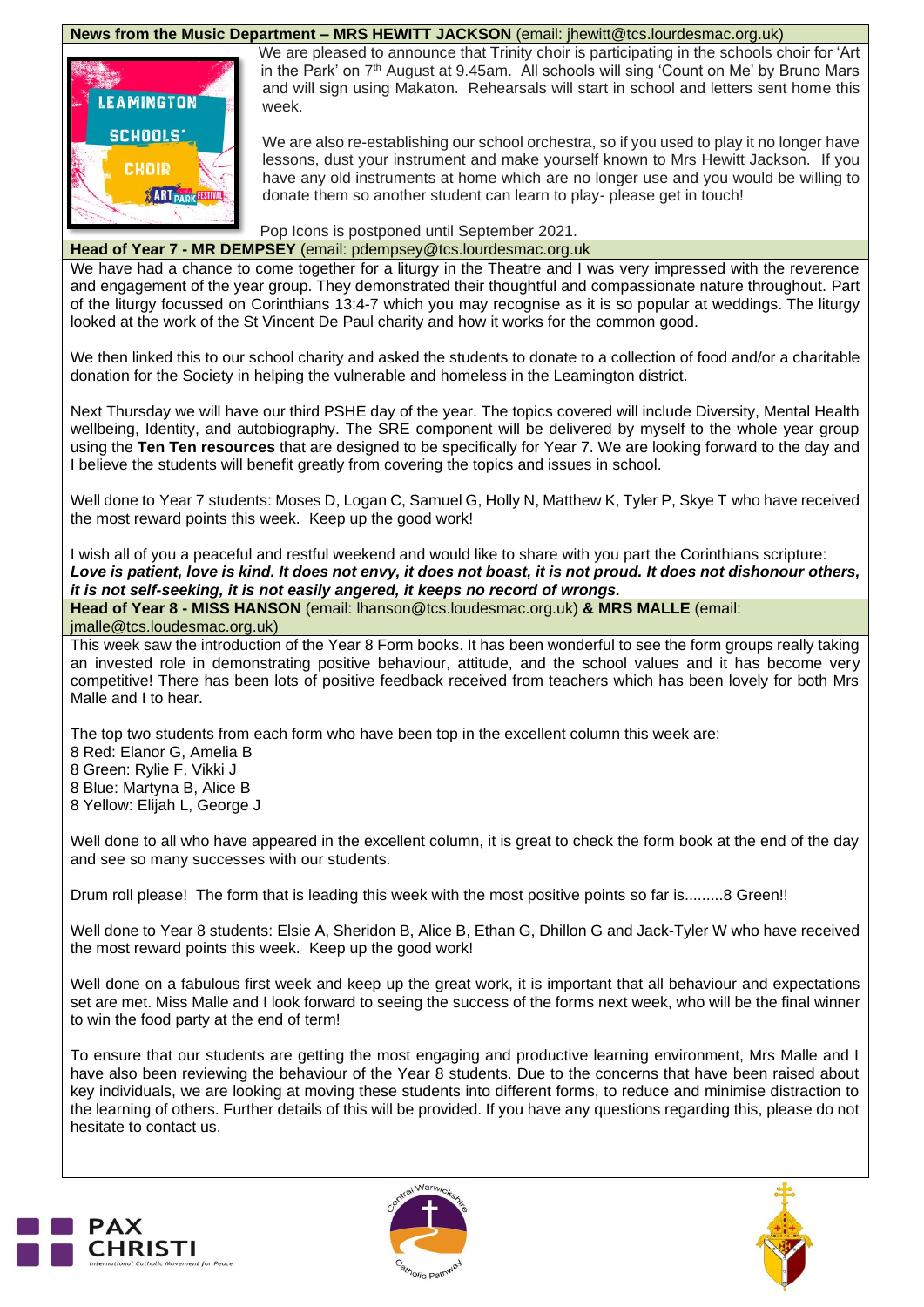Thursday 1<sup>st</sup> July 2021 will be PSHE&C Day. Year 8 students will be looking at the following:

Mental Health - Naomi Osaka Sexual Harassment - Do you know what it is and how to report Diversity in the Media Well-being and Yoga

Thank you and we hope you all have a lovely weekend!

Miss Hanson

**Head of Year 9 - MR MUSSON** (email: [emusson@tcs.lourdesmac.org.uk\)](mailto:emusson@tcs.lourdesmac.org.uk)

The fourth PSHE&C Day has moved date to Thursday 1st July. The theme of the PSHE&C Day will be preparing for work experience. Topics include the following: 'Work Experience Preparation', 'Writing a CV', 'Writing a Letter of Application', 'Kudos (looking at professions)' and 'Vaccine Initiative'. The vaccine initiative lesson has been supplied by the Stephen-Hawking-Foundation and the University of London. The presentation discusses how informed students feel about the COVID vaccine. Further details regarding this lesson can be found at the URL listed below: <https://stephenhawkingfoundation.org/vaccines/>

Well done to Year 9 students: Roxy K and Chris G who have received the most reward points this week. Keep up the good work!

**Head of Year 10 - MR WILLIS** (email: [awillis@tcs.lourdesmac.org.uk\)](mailto:awillis@tcs.lourdesmac.org.uk)

Our next PSHE&C Day is on Thursday 1st July. The topics covered on this day will be; British Heart Foundation (Call Push Rescue), Staying Positive (Resilience), Exploring Personal Strengths for Employment, Life Skills (Proactivity) and Sexting (NSPCC). The lessons will be delivered by the Year 10 tutor team. The lesson resources have been shared with our Learning Support Department. Should you wish to receive further information on these lessons, or a specific lesson within the day, then please email me to make a request (awillis@tcs.lourdesmac.org.uk).

Our fortnight of formal assessments has now concluded, and I want to thank students and parents/carers for their efforts. I am sure that the process has been a worthwhile one for many reasons. Students now know what the exam process entails. The use of external moderators, the sports hall, and all organisation, managed brilliantly by our Exams Officer Mrs Woldanski has added to the formality of the process and now all students have had an opportunity to experience what it will be like when they sit their GCSEs proper. I hope this process has focussed the minds for the important months ahead.

**Head of Year 11 - MR MARR** (email: [smarr@tcs.lourdesmac.org.uk\)](mailto:smarr@tcs.lourdesmac.org.uk)

**11 Prom**

Due to recent announcement, the Prom date has changed to Tuesday 20<sup>th</sup> July and will still be held at Chesford Grange. Please return permission slips and OSA2 forms to reception and payment must be made via parent pay.

#### **Transition Material and Transition Day**

I have sent information about transition materials and work to complete before returning in September. This is a perfect opportunity for our students to arrive back to school equipped and ready for their next challenge.

**Foundation Programme Co-ordinator - MR LIGNIER** (email: [jlignier@tcs.lourdesmac.org.uk\)](mailto:jlignier@lourdesmac.org.uk)

The students have been working very hard to prepare themselves for their final set of English and Maths exams this academic year which start on Monday. The timetable is as follows:

#### **Year 12 Exam Timetable**

| Writing Paper 10.30am |
|-----------------------|
| Reading Paper 1.30pm  |
| Maths Paper A and B   |
| 10.30am               |
|                       |

Some students may not be doing a reading exam as they are just re-taking the writing element. If this is the case, then students can go home after their writing exam **as long as parents/carers provide consent** via phone (01926 428416), email or Edulink.

Similarly, Friday, the maths exam should be finished by midday. If parents/carers provide consent, students can go home after their exam.

The date of the speaking element of the English exams is still being finalised but will take place during the week beginning 5<sup>th</sup> July.